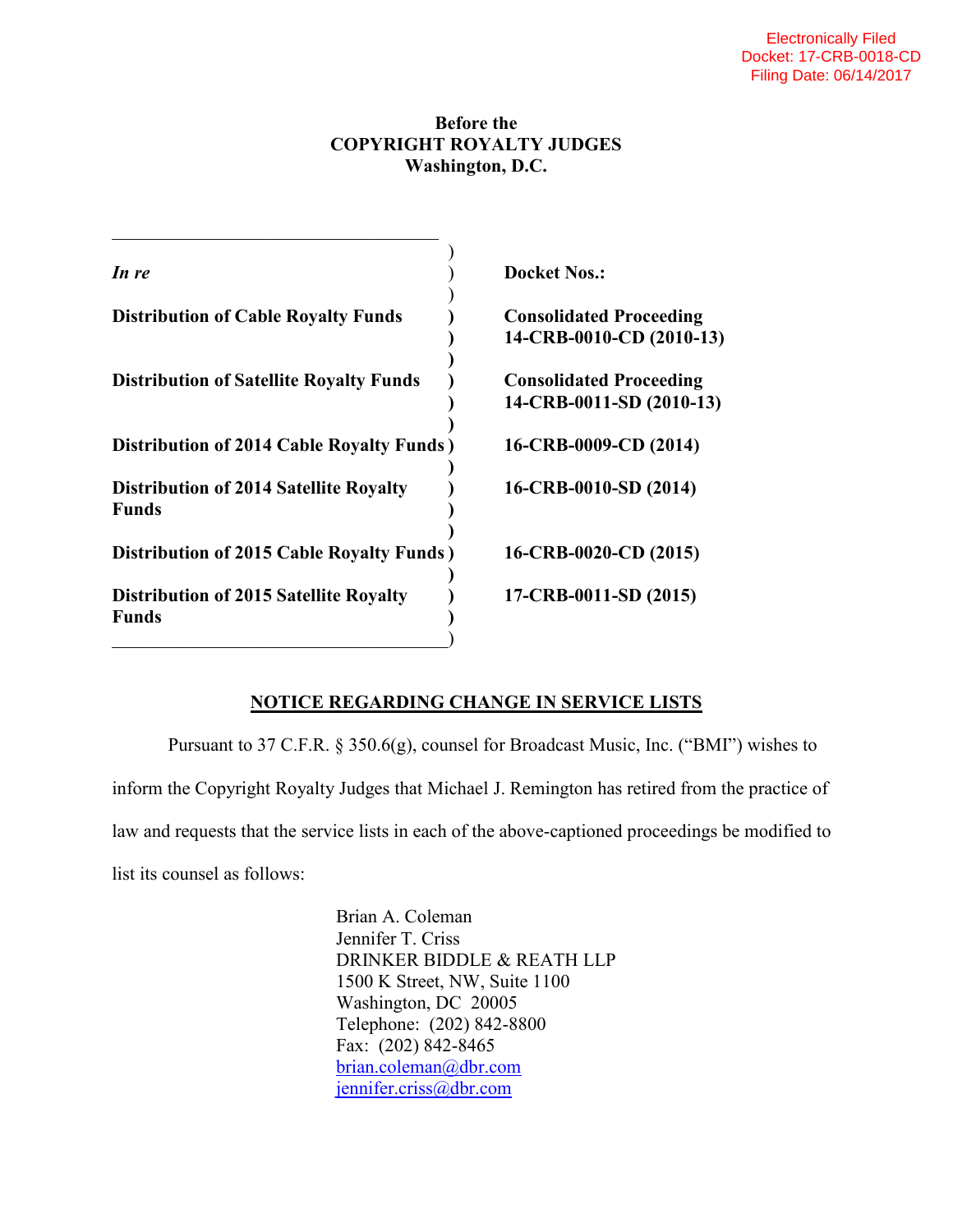All further pleadings and correspondence in the above-captioned dockets should be sent

to BMI's counsel as indicated.

Respectfully submitted,

Brian A. Coleman

DC Bar No. 459201 Jennifer T. Criss DC Bar No. 981982 DRINKER BIDDLE & REATH LLP 1500 K Street, NW, Suite 1100 Washington, DC 20005 Telephone: (202) 842-8800 Fax: (202) 842-8465 brian.coleman@dbr.com jennifer.criss@dbr.com

June 14, 2017

BMI's Notice Regarding Change in Service Lists - 2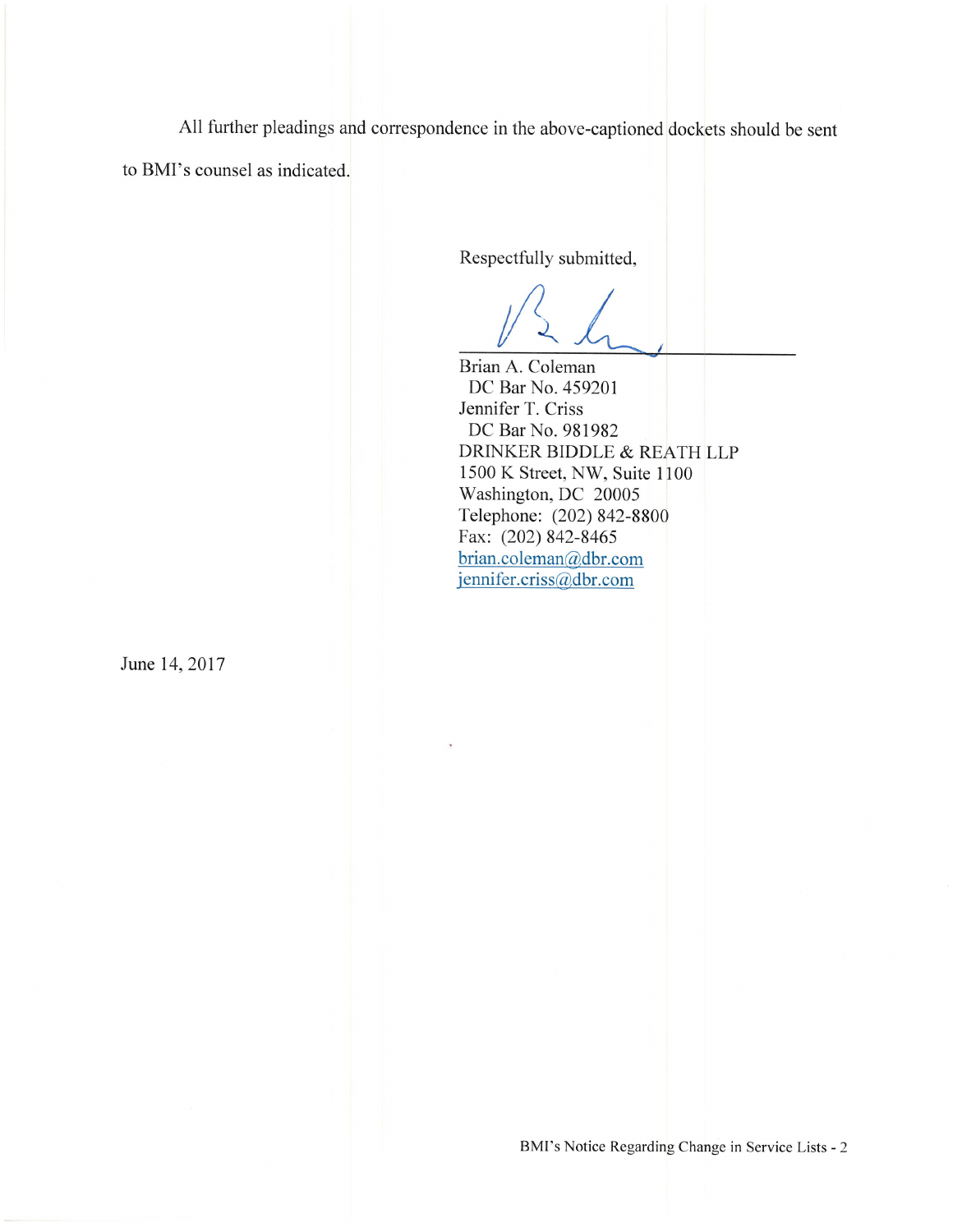## **CERTIFICATE OF SERVICE**

 I hereby certify that on this 14th day of June, 2017, a copy of the foregoing Notice Regarding Change of Service Lists was sent by overnight delivery to the following:

Samuel Mosenkis Jackson Wagener ASCAP One Lincoln Plaza New York, NY 10023

John C. Beiter LEAVENS, STRAND & GLOVER, LLC 1102 17th Avenue South, Suite 306 Nashville, TN 37212

Robert Alan Garrett M. Sean Laane Michael Kientzle Bryan L. Adkins ARNOLD & PORTER KAYE SCHOLER LLP 601 Massachusetts Avenue, NW Washington, DC 20001-3743

Phillip R. Hochberg LAW OFFICES OF PHILLIP R. HOCHBERG 12505 Park Potomac Avenue Sixth Floor Potomac, MD 20854

Gregory O. Olaniran Lucy Holmes Plovnick Alesha M. Dominique MITCHELL SILBERBERG & KNUPP LLP 1818 N Street, NW, 8th Floor Washington, DC 20036

L. Kendall Satterfield SATTERFIELD PLLC 1629 K Street, NW, Suite 3000 Washington, DC 20006

Christos Badavas **SESAC** 152 West 57th Street 57th Floor New York, NY 10019

John I. Stewart, Jr. Ann Mace David Ervin CROWELL & MORING LLP 1001 Pennsylvania Avenue, NW Washington, DC 20004-2595

Michael J. Mellis OFFICE OF THE COMMISSIONER OF BASEBALL 245 Park Avenue New York, NY 10167

Ritchie T. Thomas Iain R. McPhie SQUIRE PATTON BOGGS LLP 2550 M Street, NW Washington, DC 20037

Brian D. Boydston PICK & BOYDSTON LLP 10786 Le Conte Avenue Los Angeles, CA 90024

Victor J. Cosentino LARSON & GASTON LLP 200 S. Los Robles Ave., Suite 530 Pasadena, CA 91101